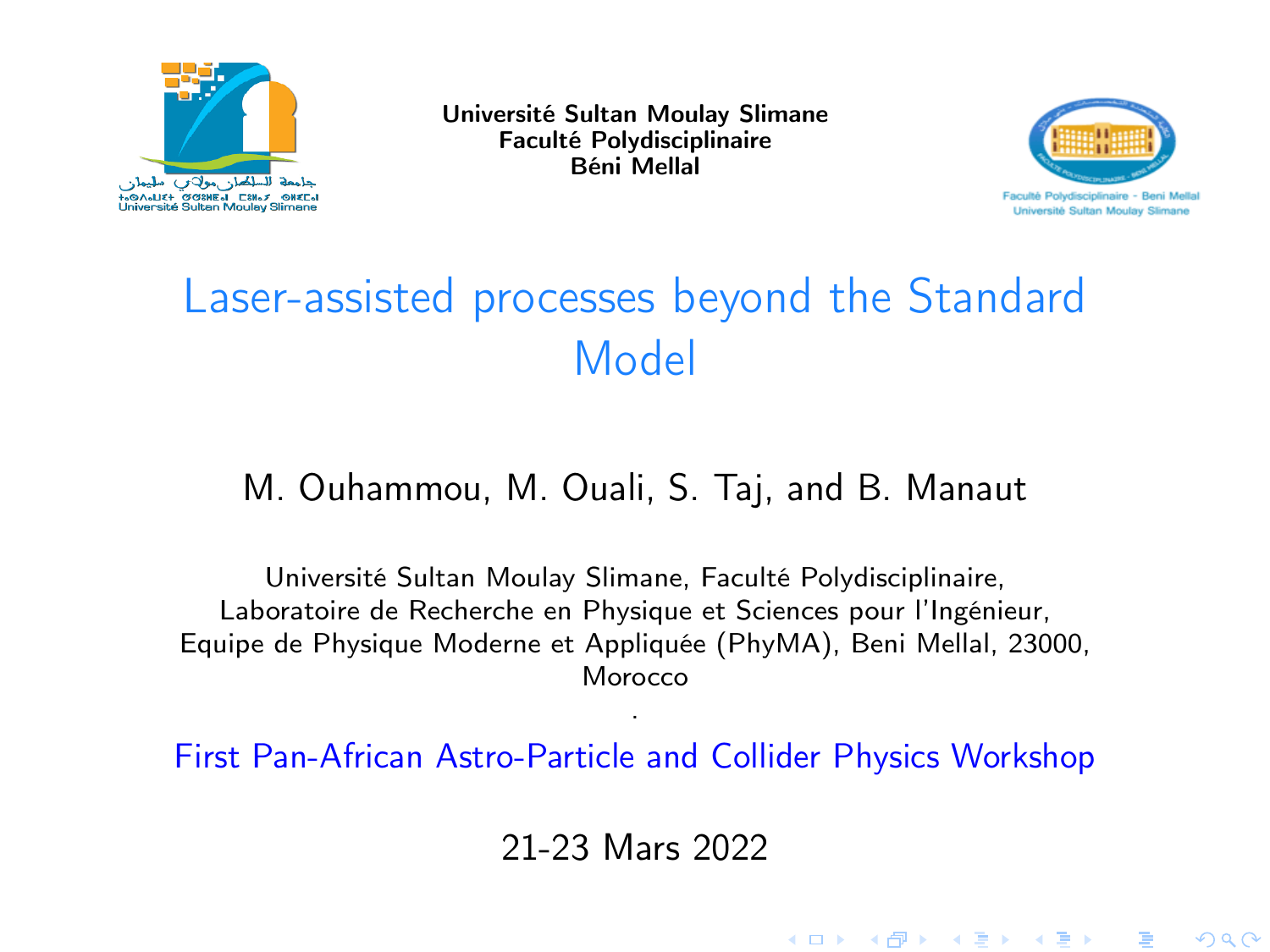# Table of Contents

#### [Introduction](#page-2-0)

## [Theoretical Calculation](#page-3-0)

[Feynman Diagram](#page-3-0) [Scattering Amplitude](#page-3-0) [Cross Section](#page-6-0)

#### [Results and discussion](#page-7-0)

## [Conclusion](#page-11-0)

2/13 M. Ouhammou, M. Ouali, S. Taj, and B. Manaut [Laser-assisted processes beyond the Standard Model](#page-0-0)

 $2990$ 

**K ロ ト K 何 ト K ヨ ト K ヨ ト**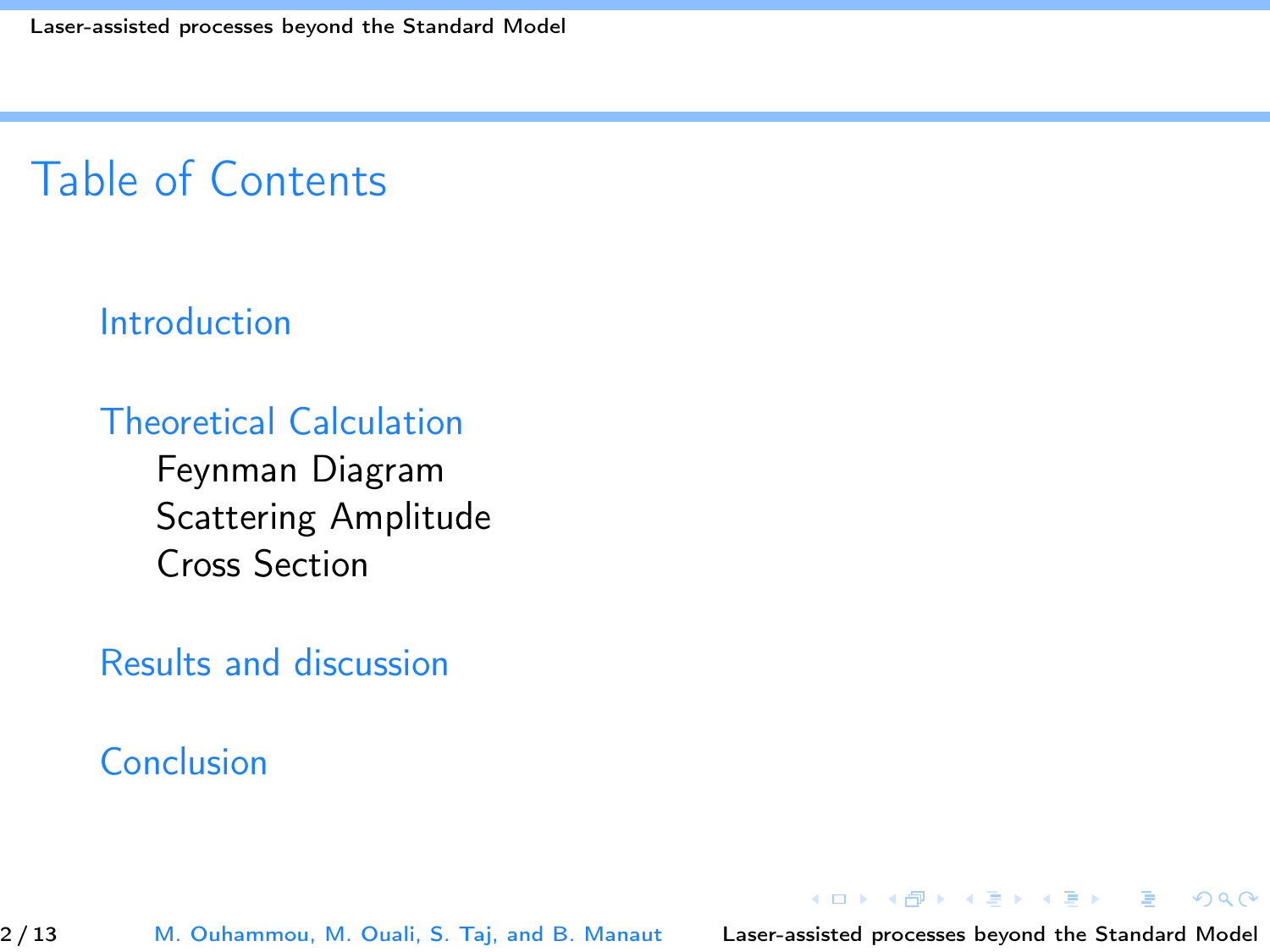# <span id="page-2-0"></span>Introduction

- $\triangleright$  The physics of strong laser field is the general research field of the laser-matter interaction.
- $\triangleright$  A new physics can be developed from the interaction of intense laser fields with atoms, molecules, and particles.
- $\blacktriangleright$  How can the behavior and properties of particles change in the presence of an electromagnetic field (EM) ?
- $\triangleright$  What is the effect of the EM field (provided by a laser) on the evolution of a quantum system ?
- An example of a quantum system : Scattering process

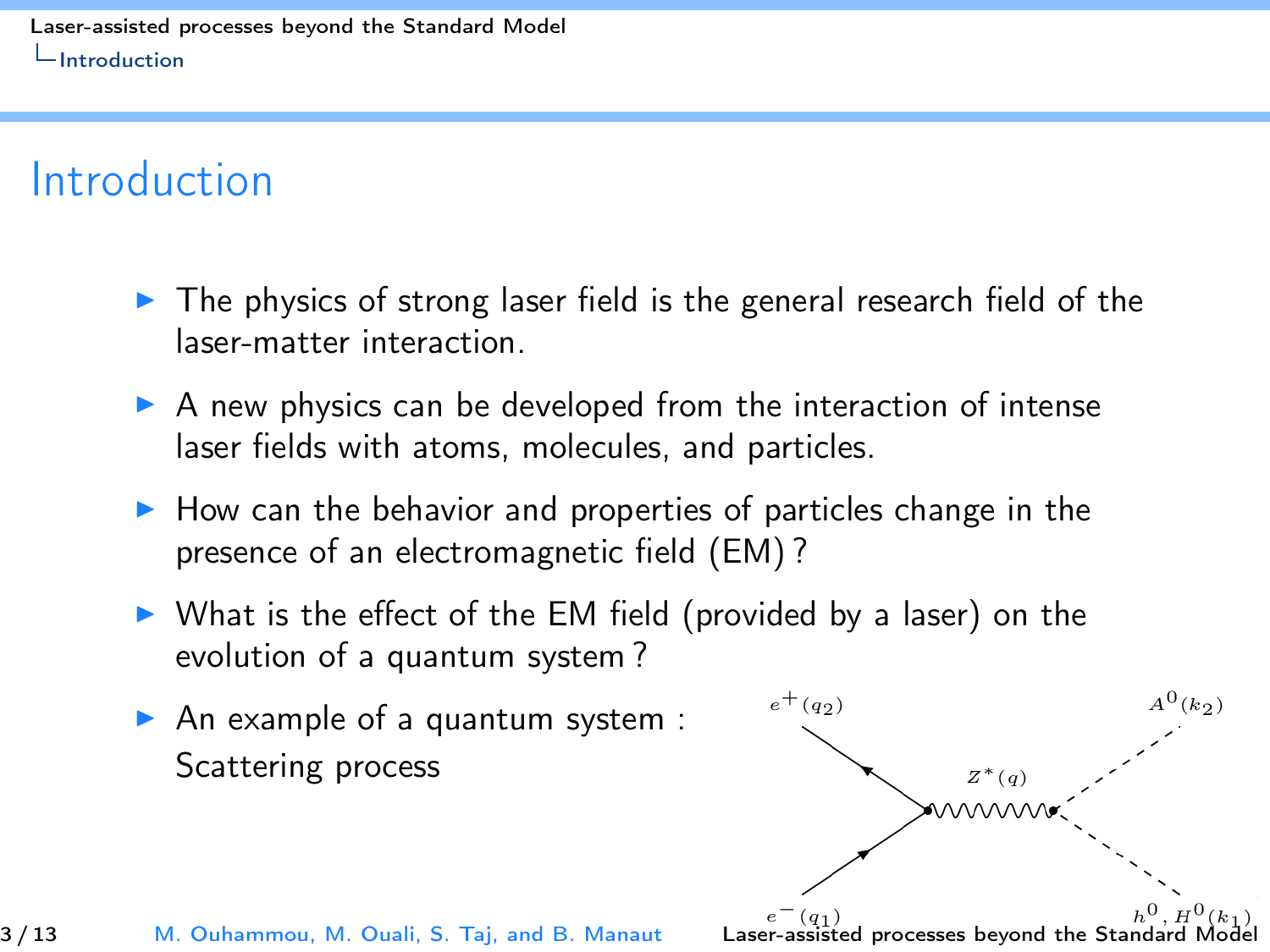<span id="page-3-0"></span>[Laser-assisted processes beyond the Standard Model](#page-0-0) [Theoretical Calculation](#page-3-0) [Scattering Amplitude](#page-3-0)

## Theoretical Calculation

 $\blacktriangleright$  The scattering matrix element  $S_f$ 

$$
S_{fi_{\left(e^{+}e^{-}\rightarrow A^{0}\Phi\right)}} = -\sin(\beta - \alpha)[\cos(\beta - \alpha)]\frac{-ig}{2C_{W}}\int d^{4}x \int d^{4}y
$$
  
 
$$
\times \overline{\psi}_{p_{2},s_{2}}(x)\left(\gamma_{\mu}(g_{v}^{e} - g_{s}^{e}\gamma^{5})\right)\psi_{p_{1},s_{1}}(x)D^{\mu\nu}(x - y)
$$
  
 
$$
\times \phi_{k_{1}}^{*}(y)\left(\frac{ig\overleftrightarrow{\partial_{\nu}}}{2C_{W}}\right)\phi_{k_{2}}^{*}(y) \text{ for } \Phi = H^{0}[h^{0}]\quad (1)
$$

 $\triangleright$  Free Dirac and Klein-Gordon wave function :

$$
\psi_{p_i,s_i}(x) = \frac{u(p_i,s_i)}{\sqrt{2E_i V}} e^{-ip_i.x} \qquad \phi_{p_i}(y) = \frac{1}{\sqrt{2E_i V}} e^{-ip_i.y} \qquad (2)
$$

4 / 13 M. Ouhammou, M. Ouali, S. Taj, and B. Manaut [Laser-assisted processes beyond the Standard Model](#page-0-0)

 $\left\{ \begin{array}{ccc} 1 & 0 & 0 \\ 0 & 1 & 0 \end{array} \right.$ 

 $2Q$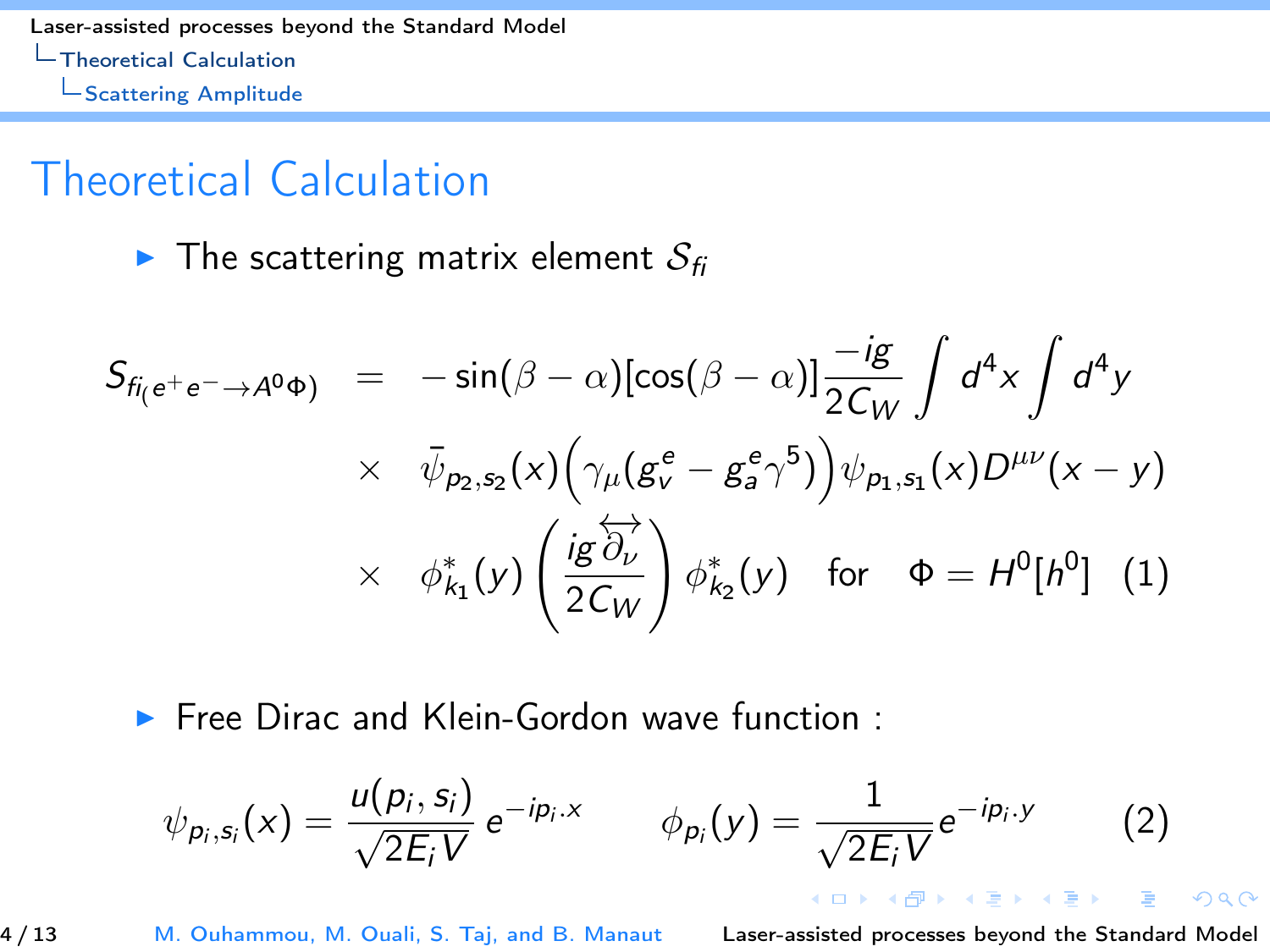<span id="page-4-0"></span>[Laser-assisted processes beyond the Standard Model](#page-0-0) [Theoretical Calculation](#page-4-0) [Scattering Amplitude](#page-4-0)

## Theoretical Calculation

 $\triangleright$  Dirac equation in the presence of an EM field :

$$
\[ (\rho_i - eA)^2 - m_e^2 - \frac{ie}{2} F_{\mu\nu} \sigma^{\mu\nu} \] \psi_{\rho_i, s_i}(x) = 0 \tag{3}
$$

 $\triangleright$  Dirac-Volkov wave function :

$$
\begin{cases}\n\psi_{p_i,s_i}(x) = \left[1 - \frac{e \cancel{K} A}{2(k.p_i)}\right] \frac{u(p_i,s_i)}{\sqrt{2Q_i V}} e^{iS(q_i,s_i)} \\
S(q_i,s_i) = -q_i x + \frac{e(a_1,p_i)}{k.p_i} \sin \phi - \frac{e(a_2,p_i)}{k.p_i} \cos \phi\n\end{cases}
$$
\n(4)

$$
q_i = p_i + \left(\frac{e^2 a^2}{2(k.p_i)}\right)k \qquad Q_i = E_i + \left(\frac{e^2 a^2}{2(k.p_i)}\right)k^0 \tag{5}
$$

#### 5 / 13 M. Ouhammou, M. Ouali, S. Taj, and B. Manaut [Laser-assisted processes beyond the Standard Model](#page-0-0)

**K ロ ▶ | K 母 ▶ | K ヨ ▶ | K ヨ ▶** 

 $2Q$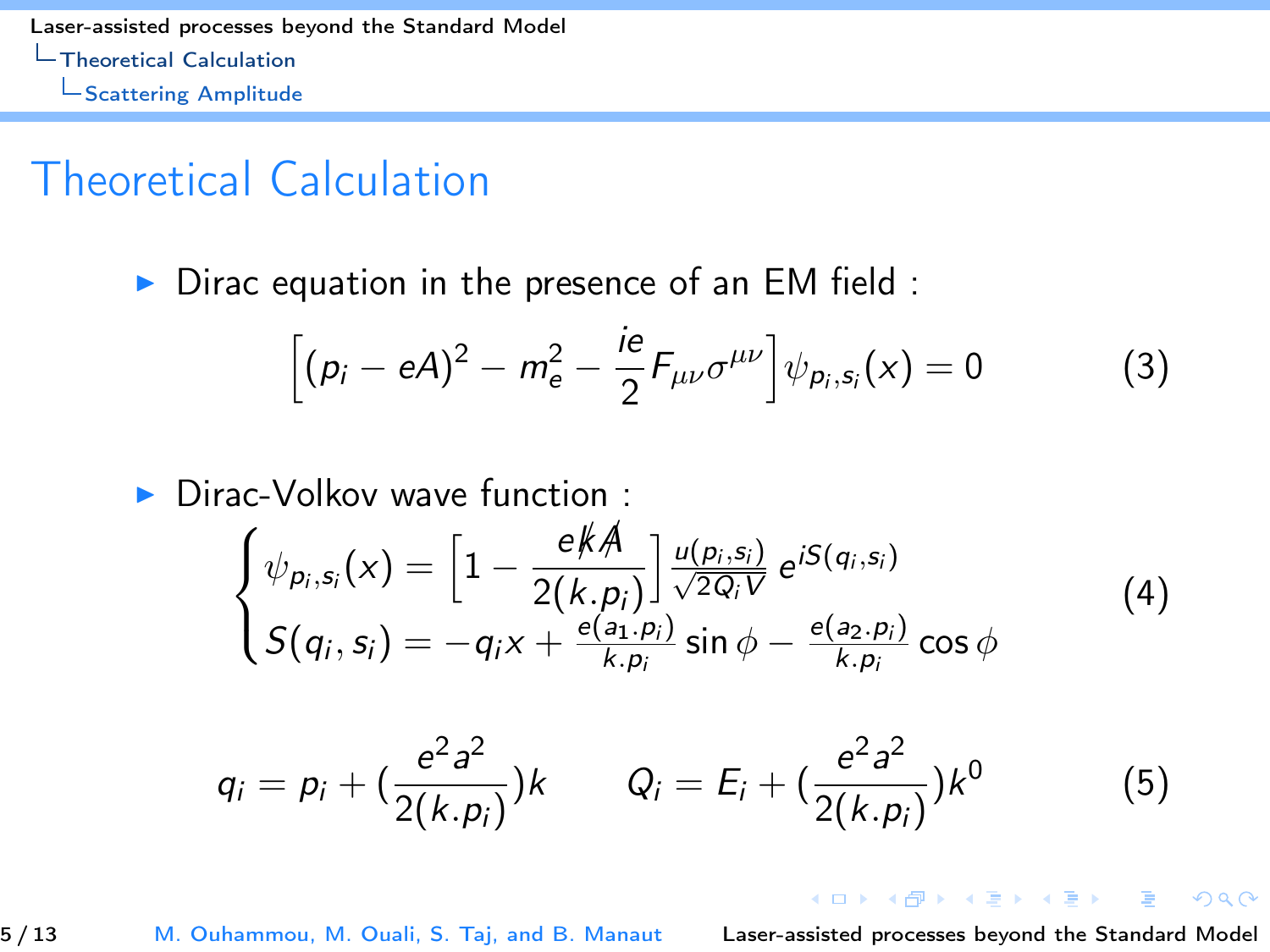<span id="page-5-0"></span>[Laser-assisted processes beyond the Standard Model](#page-0-0) [Theoretical Calculation](#page-5-0)

[Scattering Amplitude](#page-5-0)

# Theoretical Calculation

The quadri-potential  $A^{\mu}(\phi)$  of such a laser wave can be read as follows :

$$
A^{\mu}(\phi) = a_1^{\mu} \cos \phi + a_2^{\mu} \sin \phi \qquad ; \qquad \phi = (k.x) \qquad (6)
$$

 $k = (\omega, 0, 0, \omega)$  is the wave vector of the laser with a photon energy  $\omega$  which propagates in the z direction,  $a_1^{\mu} = (0, a, 0, 0)$  and  $a_2^{\mu} = (0, 0, a, 0)$  are the quadri-vectors polarization.

$$
a_1^2=a_2^2=-a^2=-\big(\varepsilon_0/\omega\big)^2
$$

- $\triangleright$  Where  $\omega$  is the laser frequency and  $\varepsilon_0$  is the laser field amplitude.
- ▶ Lorentz g[a](#page-2-0)ugecondition :  $k_{\mu}A^{\mu}=0$  $k_{\mu}A^{\mu}=0$  $k_{\mu}A^{\mu}=0$  $k_{\mu}A^{\mu}=0$ ,  $\Longrightarrow$   $(k.a_{1})=(k.a_{2})=0$  $(k.a_{1})=(k.a_{2})=0$  $(k.a_{1})=(k.a_{2})=0$  $(k.a_{1})=(k.a_{2})=0$  $(k.a_{1})=(k.a_{2})=0$  $(k.a_{1})=(k.a_{2})=0$  $(k.a_{1})=(k.a_{2})=0$  $(k.a_{1})=(k.a_{2})=0$  $(k.a_{1})=(k.a_{2})=0$ .

6 / 13 M. Ouhammou, M. Ouali, S. Taj, and B. Manaut [Laser-assisted processes beyond the Standard Model](#page-0-0)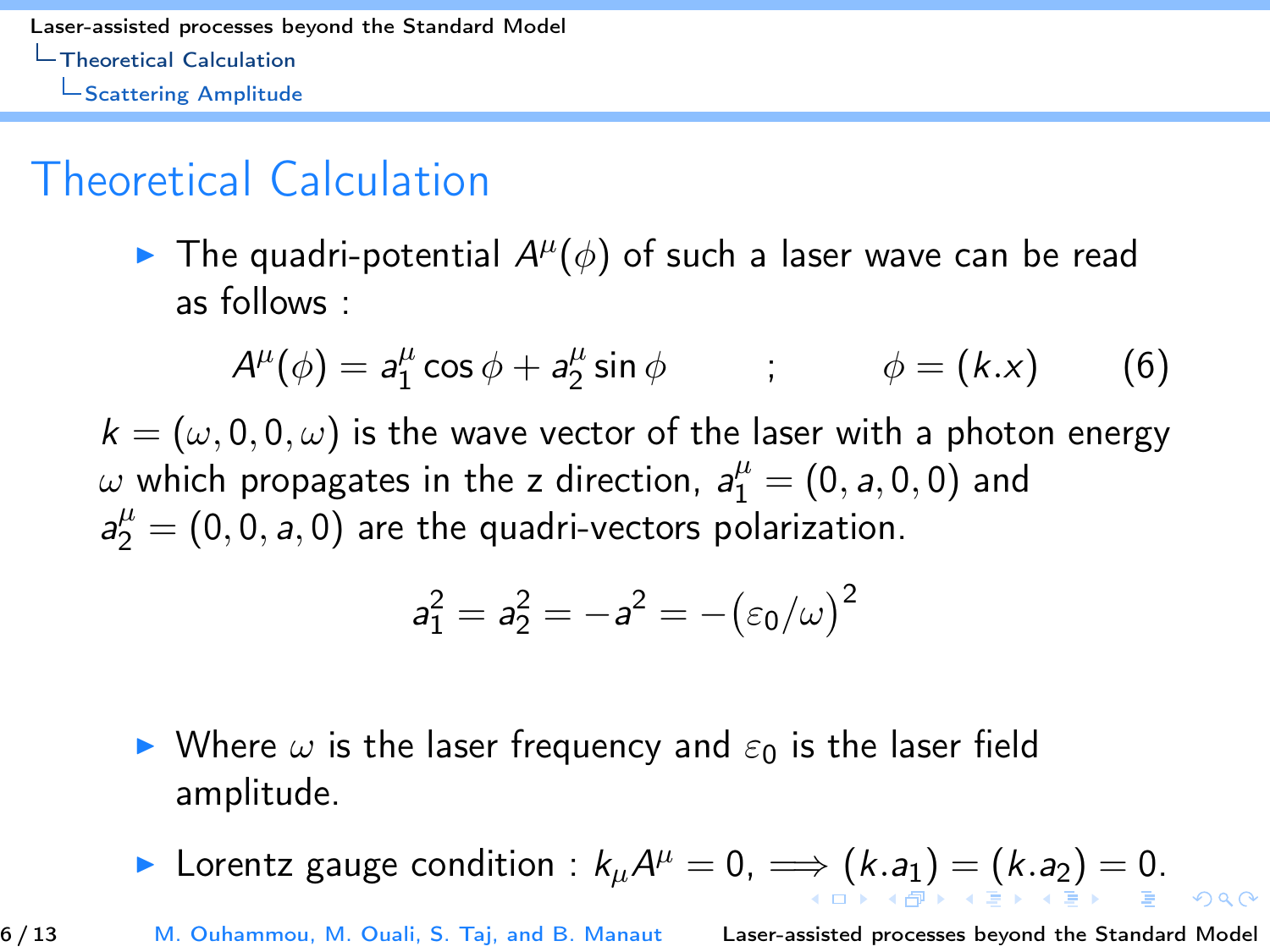<span id="page-6-0"></span>[Laser-assisted processes beyond the Standard Model](#page-0-0) [Theoretical Calculation](#page-6-0) **L**[Cross Section](#page-6-0)

# Theoretical Calculation

 $\triangleright$  Differential Cross-section :

$$
\frac{d\sigma}{d\Omega} = \sum_{n=-\infty}^{+\infty} \frac{1}{|J_{inc}|} |\overline{S}_{fi}^{n}|^{2} \int \frac{d^{3}p_{3}}{(2\pi)^{3}E_{Z}} \int \frac{d^{3}p_{4}}{(2\pi)^{3}E_{H}}
$$
(7)

**Where** 

$$
|J_{inc}| = (\sqrt{(q_1q_2)^2 - m_e^{*^4}}/Q_1Q_2V)
$$
 (8)

and

$$
m_e^* = \sqrt{m_e^2 + e^2 a^2}
$$
 (9)

 $\blacktriangleright$  Total Cross-section :

The total cross section is obtained by performing a numerical integration over the soli[d](#page-5-0) angle  $d\Omega = \sin(\theta) d\theta d\phi$ [.](#page-5-0)

7 / 13 M. Ouhammou, M. Ouali, S. Taj, and B. Manaut [Laser-assisted processes beyond the Standard Model](#page-0-0)

 $ORO$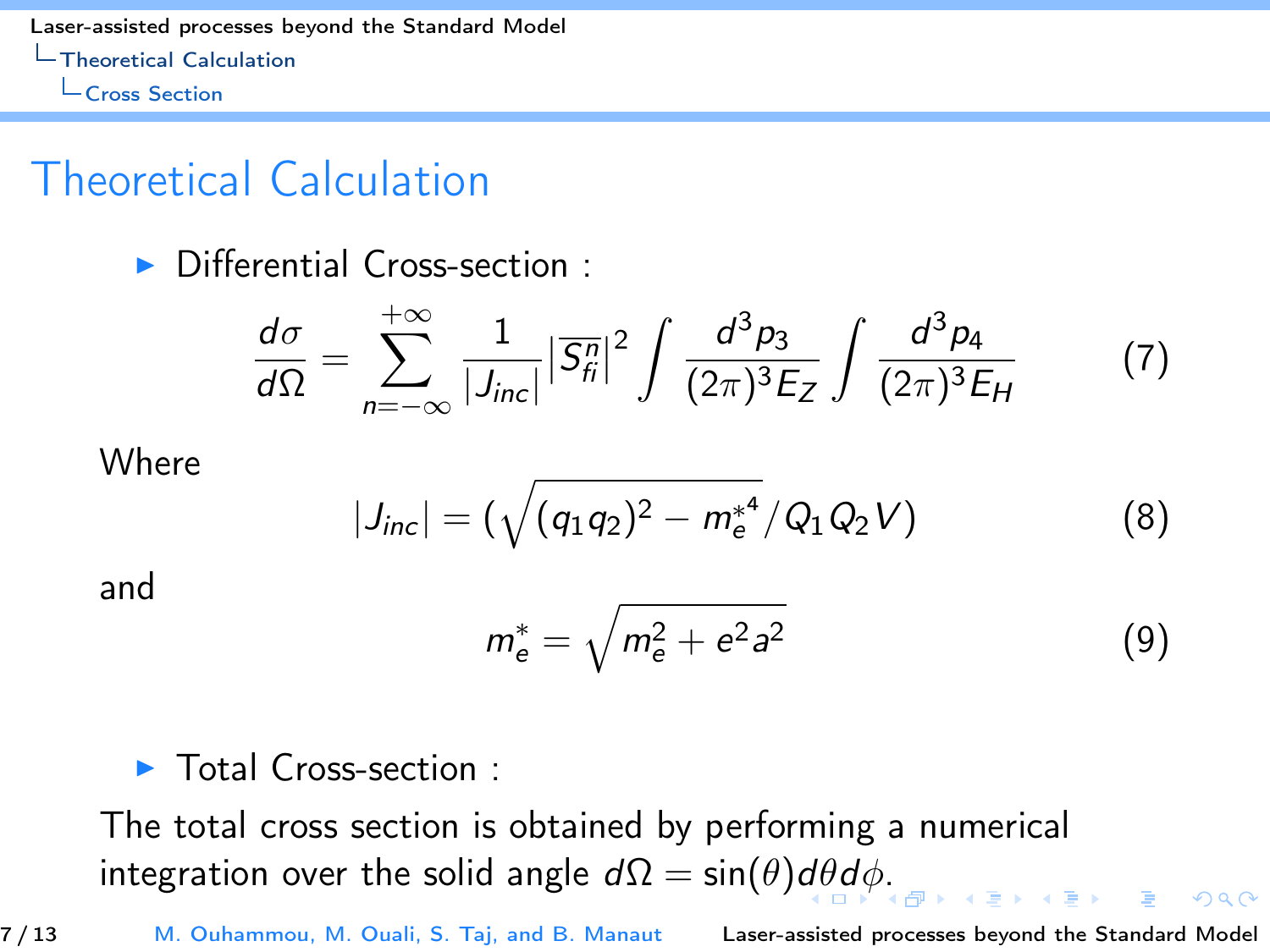# <span id="page-7-0"></span>Results and discussion



Figure – Laser-assisted TCS of the process  $e^+e^- \rightarrow h^0A^0$ ,  $H^0A^0$  as a Figure – Laser-assisted TCS of the process  $e^+e^- \rightarrow H \rightarrow$ , r<br>function of  $\sqrt{s}$  for different numbers of exchanged photons.

8 / 13 M. Ouhammou, M. Ouali, S. Taj, and B. Manaut [Laser-assisted processes beyond the Standard Model](#page-0-0)

 $QQ$ 

 $\left\{ \begin{array}{ccc} 1 & 0 & 0 \\ 0 & 1 & 0 \end{array} \right.$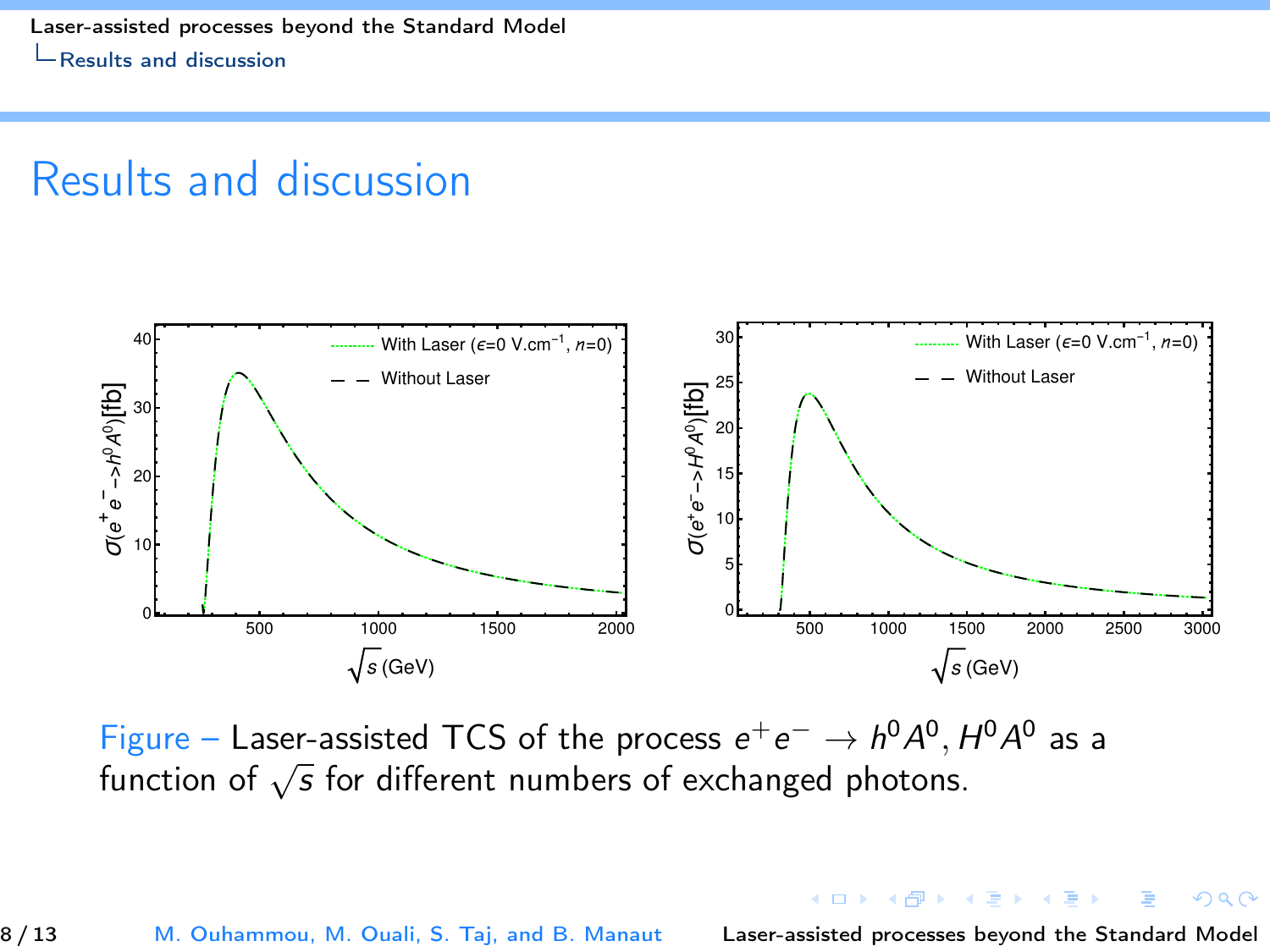# <span id="page-8-0"></span>Results and discussion



Figure – Laser-assisted TCS of the process  $e^+e^- \rightarrow h^0A^0$ ,  $H^0A^0$  as a Figure – Laser-assisted TCS of the process  $e^+e^- \rightarrow H \rightarrow$ , r<br>function of  $\sqrt{s}$  for different numbers of exchanged photons.

9 / 13 M. Ouhammou, M. Ouali, S. Taj, and B. Manaut [Laser-assisted processes beyond the Standard Model](#page-0-0)

 $QQQ$ 

K ロ > K @ > K 경 > K 경 >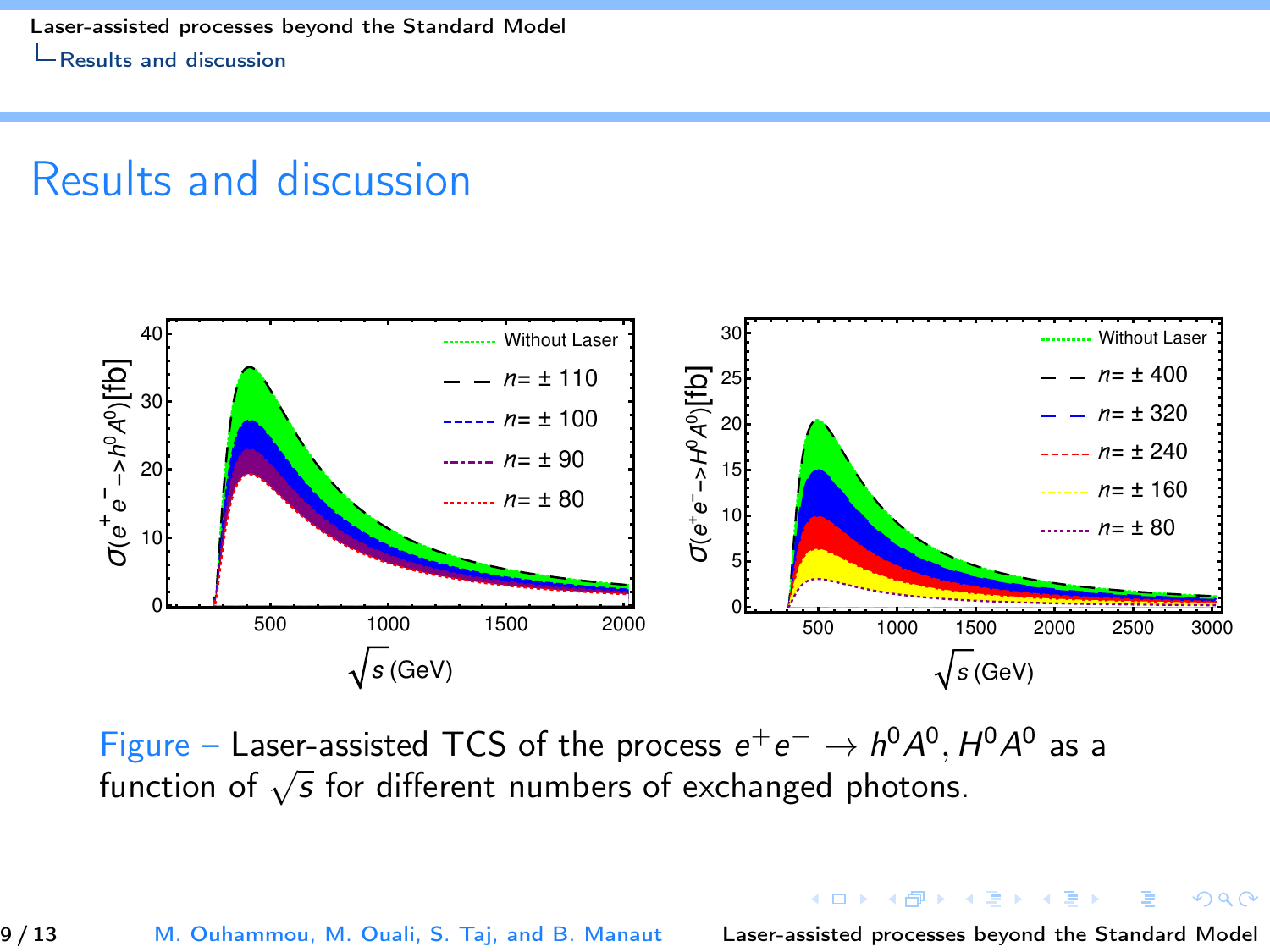<span id="page-9-0"></span>[Laser-assisted processes beyond the Standard Model](#page-0-0) [Results and discussion](#page-9-0)

## Results and discussion



Figure – Laser-assisted TCS of the process  $e^+e^- \to h^0A^0$  as a function of laser field amplitude for different numbers of exchanged photons.

10 / 13 M. Ouhammou, M. Ouali, S. Taj, and B. Manaut [Laser-assisted processes beyond the Standard Model](#page-0-0)

 $QQ$ 

イロメ イ何メ イヨメ イヨメ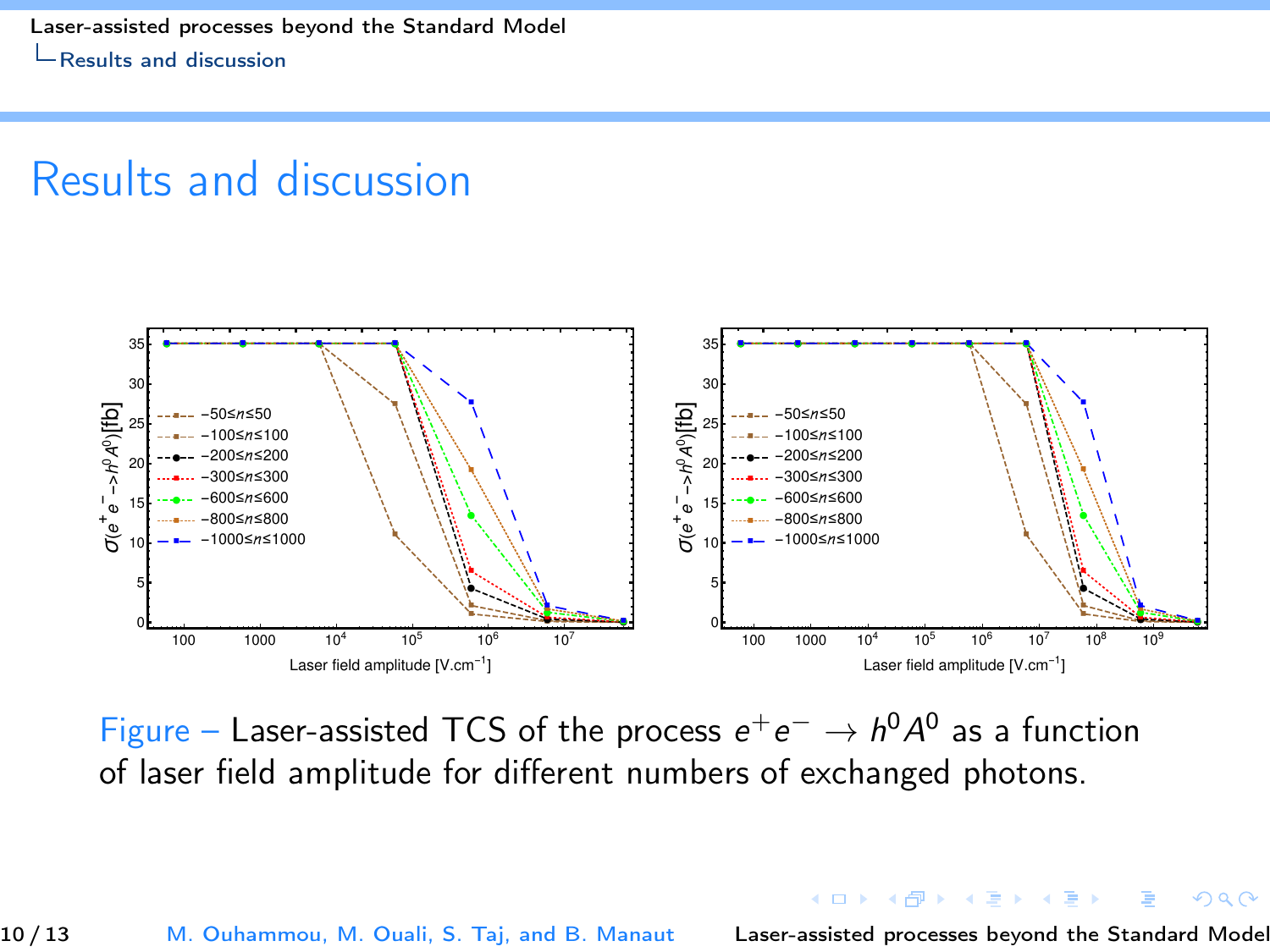<span id="page-10-0"></span>[Laser-assisted processes beyond the Standard Model](#page-0-0) [Results and discussion](#page-10-0)

## Results and discussion



Figure – Laser-assisted TCS of the process  $e^+e^- \rightarrow H^0A^0$  as a function of  $m<sub>H0</sub>$  and the laser field frequency (left panel) or laser field amplitude (right panel).

 $\mathbb{R}^n \times \mathbb{R}^n \to \mathbb{R}^n$ 

 $-100$ 

 $QQ$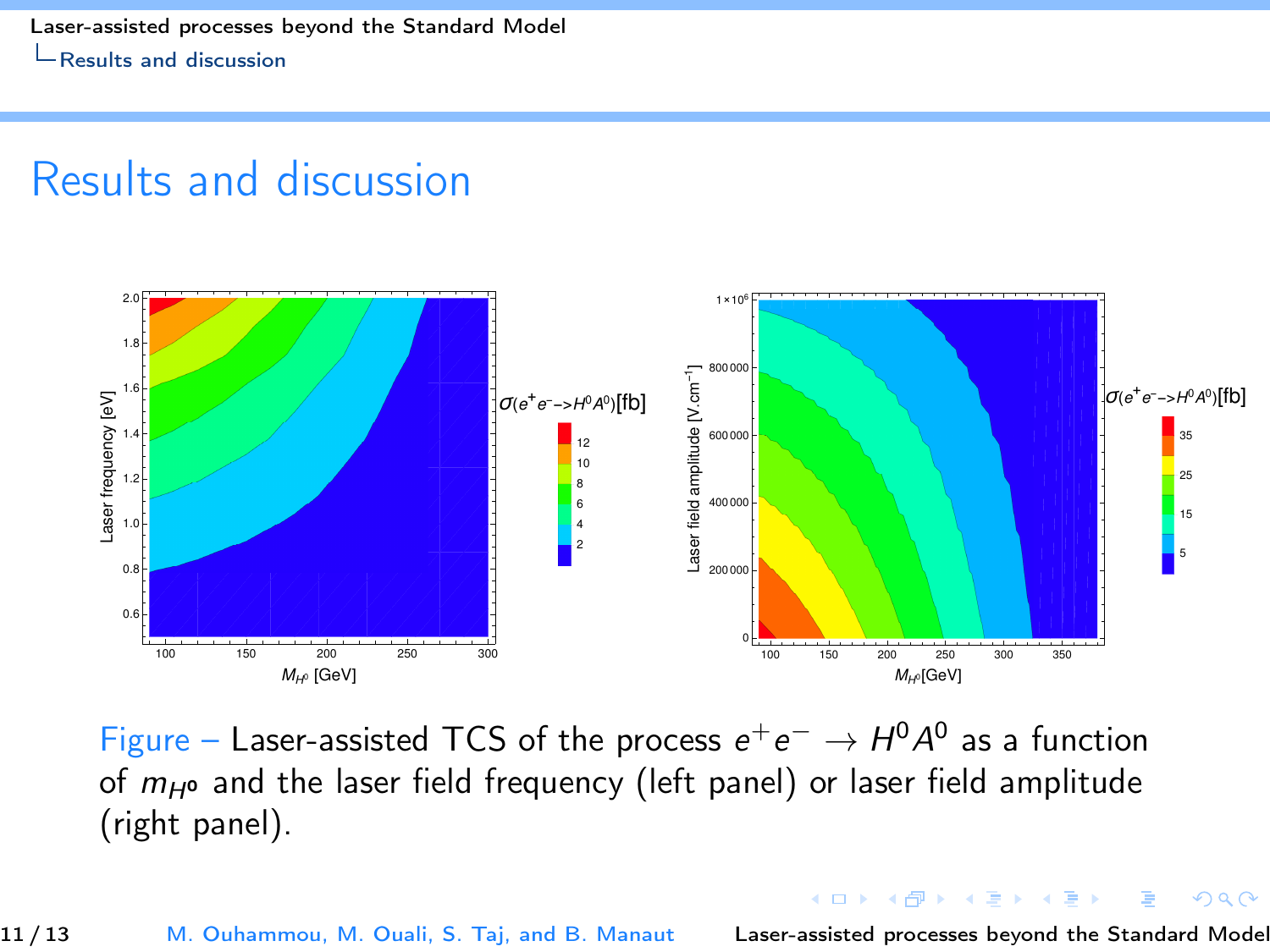# <span id="page-11-0"></span>Conclusion

- $\triangleright$  The Total cross section of the Higgs boson production is decreased by the circularly polarized laser field.
- $\triangleright$  The laser field has an important impact on the properties of the particles and their interactions.
- Limites : Expérimental ! !
	- $\triangleright$  These results require an experimental investigation to confirm them in order to meet the demands of the scientific community in the future, in parallel with the remarkable development of the laser technology.
	- It was time to benefit from the power of the laser and to consider this technology as an interesting solution.